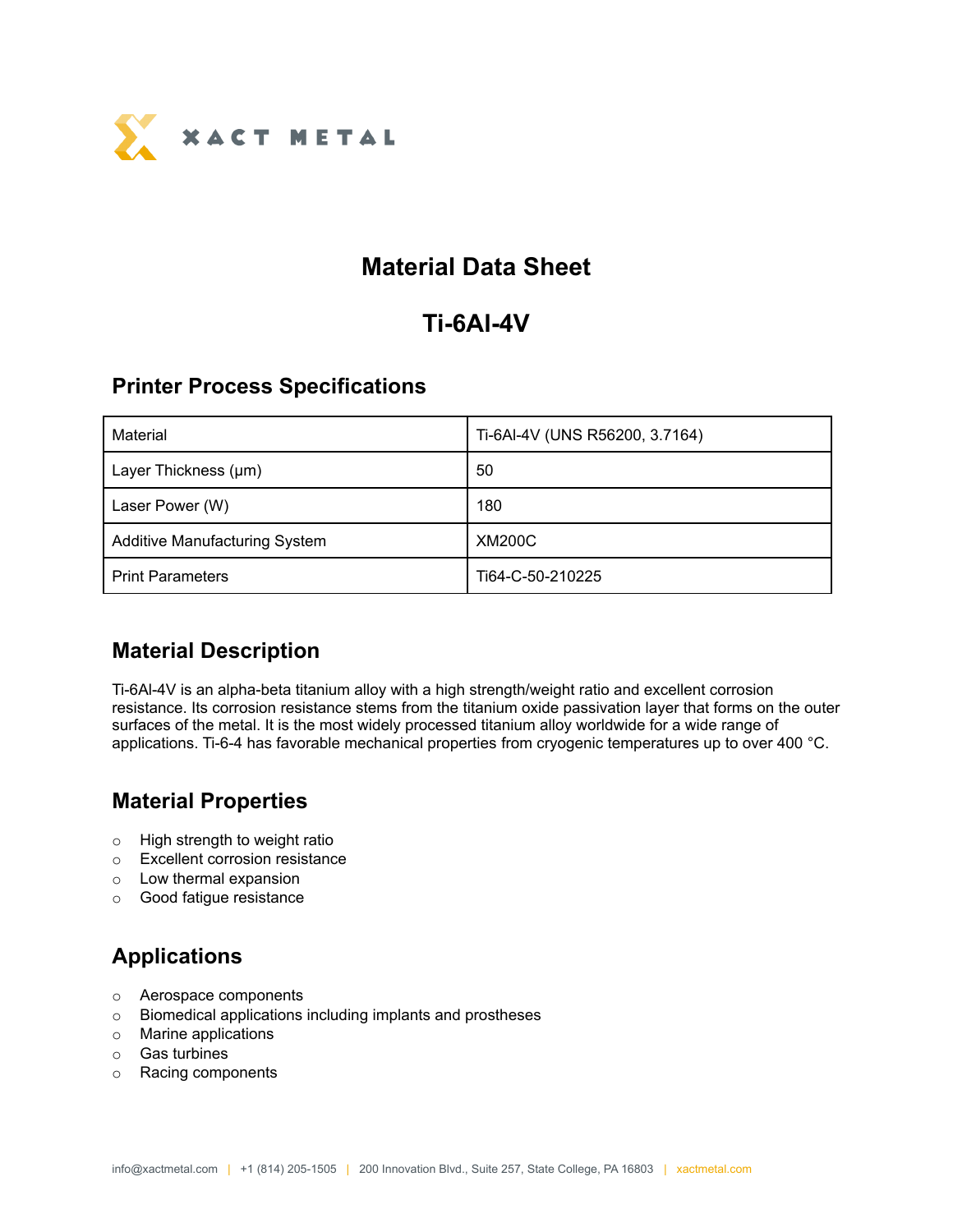

#### **General Wrought Material Data** (1)

| Density [g/cc]                                                       | 4.429 - 4.512 |
|----------------------------------------------------------------------|---------------|
| Thermal Conductivity [W/m*K]                                         | 7.2           |
| Melting Range [°C]                                                   | 1878 - 1933   |
| Coefficient of Thermal Expansion (0 to 100 °C)<br>$[K^{\wedge} - 1]$ | $8.7 - 9.1$   |

(1) From AZO Materials

#### **Chemical Composition** (2)

| <b>Element</b> | Mass %        |
|----------------|---------------|
| Ti             | Balance       |
| $\mathsf{Al}$  | $5.50 - 6.50$ |
| $\vee$         | $3.50 - 4.50$ |
| Fe             | 0.25 Max      |
| ${\bf C}$      | 0.08 Max      |
| $\mathsf O$    | $0.2$ Max     |
| $\mathsf{N}$   | $0.05$ Max    |
| H              | 0.015 Max     |
| Others         | 0.10 Max      |
| Total others   | 0.40 Max      |

<sup>(2)</sup> From Praxair Surface Technologies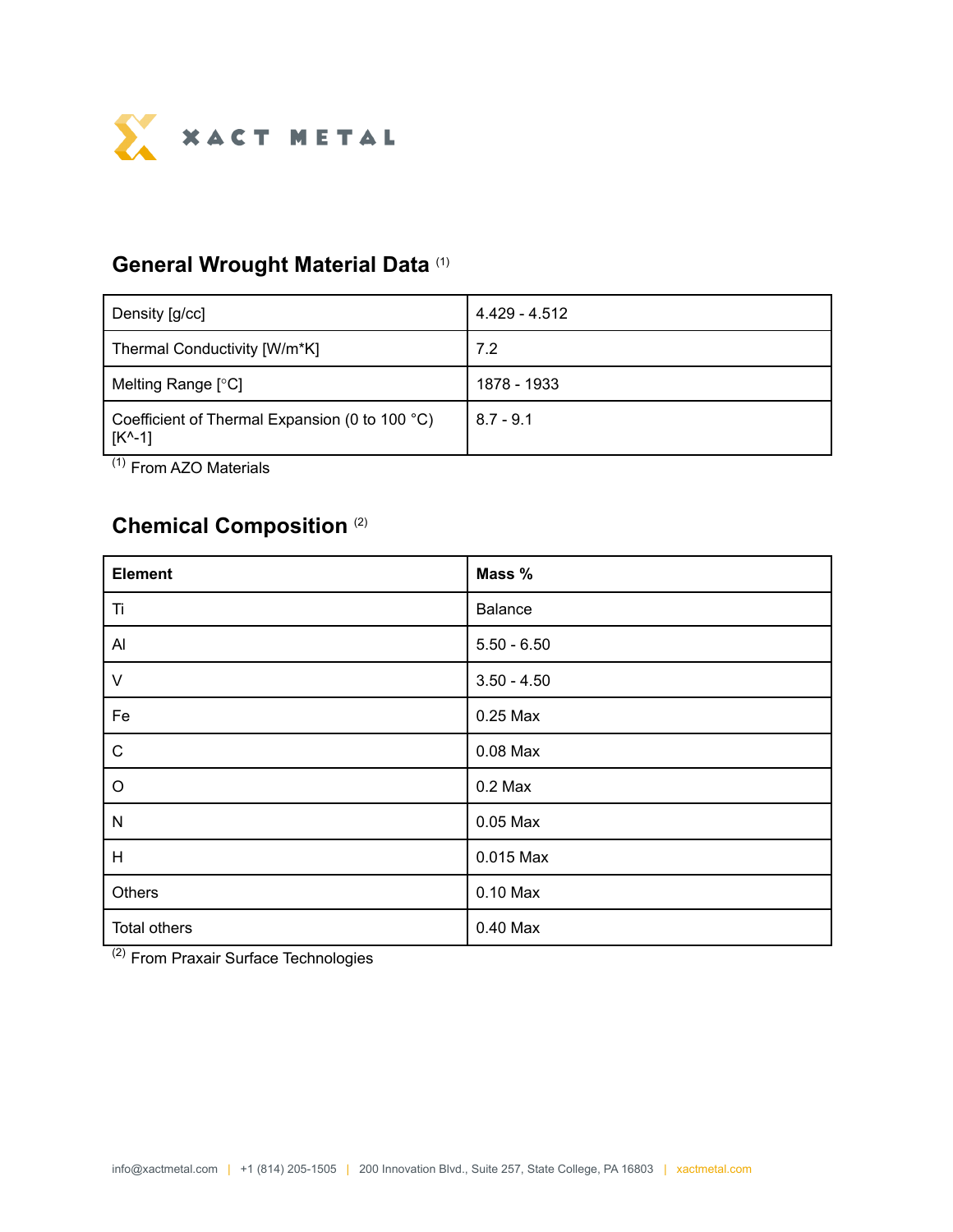

### **Heat Treatment**

Testing samples were stress relieved in vacuum at 800 °C for 2 hours and vacuum cooled.

# **Mechanical Properties**

|                                                     | <b>Mean Value</b> | <b>Standard deviation</b> |  |
|-----------------------------------------------------|-------------------|---------------------------|--|
| <b>Component Density [g/cc]</b>                     | 4.41              |                           |  |
| <b>Percentage of Wrought</b><br>density             | 99.58%            |                           |  |
| <b>Ultimate Tensile Strength</b><br>(UTS) - ASTM E8 |                   |                           |  |
| Horizontal (XY) [ksi (MPa)]                         | 146 (1005)        | 2.25(15.52)               |  |
| Vertical (Z) [ksi (MPa)]                            | 147 (1011)        | 1.89(13.05)               |  |
| <b>Yield Strength - ASTM E8</b>                     |                   |                           |  |
| Horizontal (XY) [ksi (MPa)]                         | 135 (929.1)       | 2.05(14.15)               |  |
| Vertical (Z) [ksi (MPa)]                            | 131 (904.9)       | 5.00 (3.447)              |  |
| <b>Elongation at Break - ASTM E8</b>                |                   |                           |  |
| Horizontal (XY)                                     | 12.5%             | 1.77%                     |  |
| Vertical (Z)                                        | 6.1%              | 1.38%                     |  |
| Hardness (Rockwell) - ASTM<br>E <sub>18</sub>       | 34.6 HRC          | 0.92 HRC                  |  |
| <b>Surface Roughness [um]</b>                       | 8.36              |                           |  |